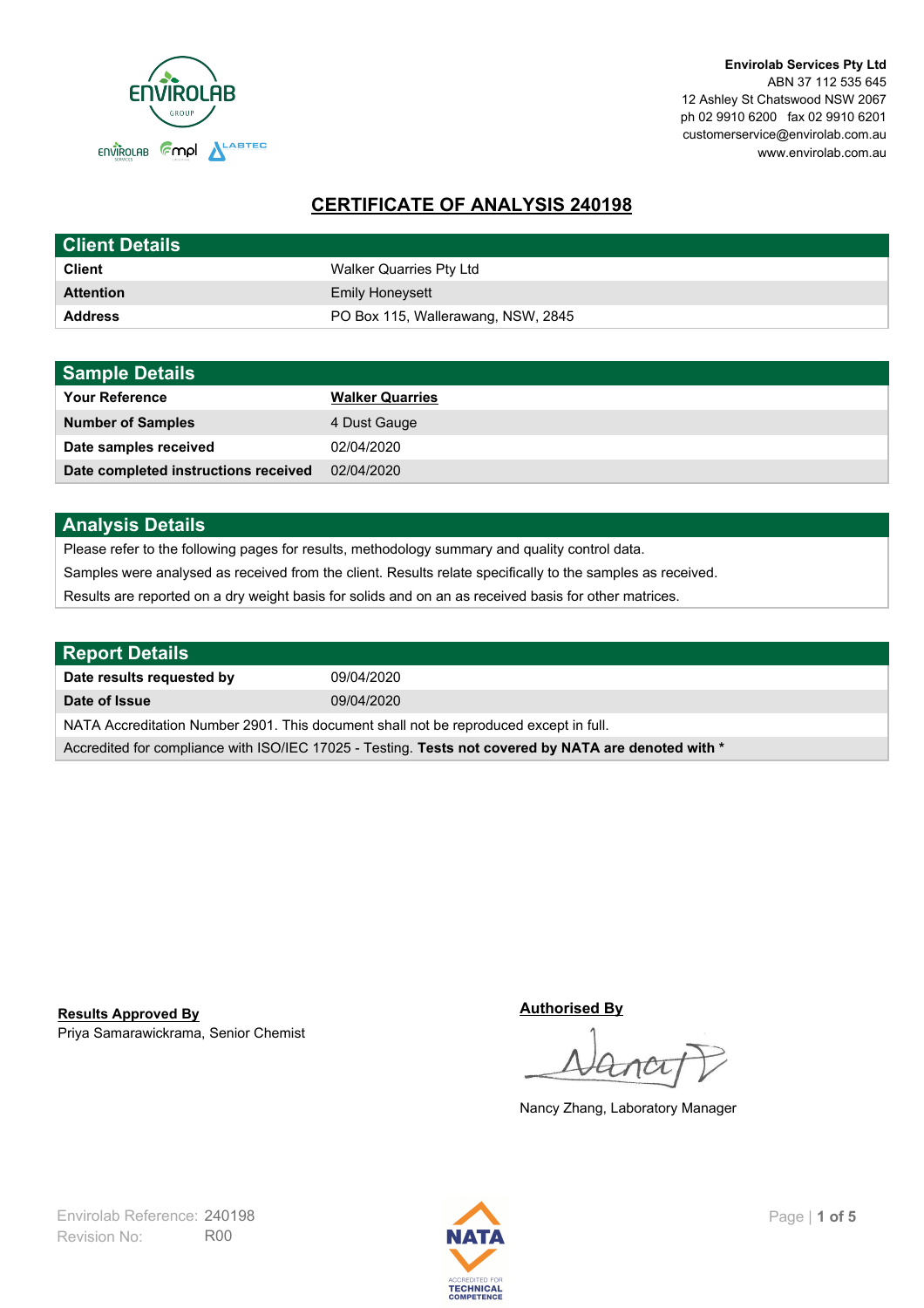| Dust Deposition AS 3580.10.1 |                          |                       |                       |                       |                       |
|------------------------------|--------------------------|-----------------------|-----------------------|-----------------------|-----------------------|
| <b>Our Reference</b>         |                          | 240198-1              | 240198-2              | 240198-3              | 240198-4              |
| <b>Your Reference</b>        | <b>UNITS</b>             | DG <sub>1</sub>       | DG <sub>2</sub>       | DG <sub>3</sub>       | DG4                   |
| Date Sampled                 |                          | 27/02/20-<br>31/03/20 | 27/02/20-<br>31/03/20 | 27/02/20-<br>31/03/20 | 27/02/20-<br>31/03/20 |
| Type of sample               |                          | <b>Dust Gauge</b>     | <b>Dust Gauge</b>     | <b>Dust Gauge</b>     | Dust Gauge            |
| Date Extracted               | $\overline{\phantom{a}}$ | 06/04/2020            | 06/04/2020            | 06/04/2020            | 06/04/2020            |
| Date analysed                | -                        | 08/04/2020            | 08/04/2020            | 08/04/2020            | 08/04/2020            |
| Dust Gauge Start Date        | --                       | 27/02/2020            | 24/02/2020            | 27/02/2020            | 27/02/2020            |
| Dust Gauge End Date          | $\overline{\phantom{a}}$ | 31/03/2020            | 31/03/2020            | 31/03/2020            | 31/03/2020            |
| Dust - No. of Days Collected | $\overline{\phantom{m}}$ | 34                    | 37                    | 34                    | 34                    |
| Insoluble Solids             | g/m <sup>2</sup> /month  | 0.6                   | 0.2                   | 0.3                   | 0.6                   |
| Combustible Matter           | g/m <sup>2</sup> /month  | 0.2                   | 0.1                   | 0.2                   | 0.2                   |
| Ash                          | g/m <sup>2</sup> /month  | 0.4                   | 0.1                   | 0.2                   | 0.4                   |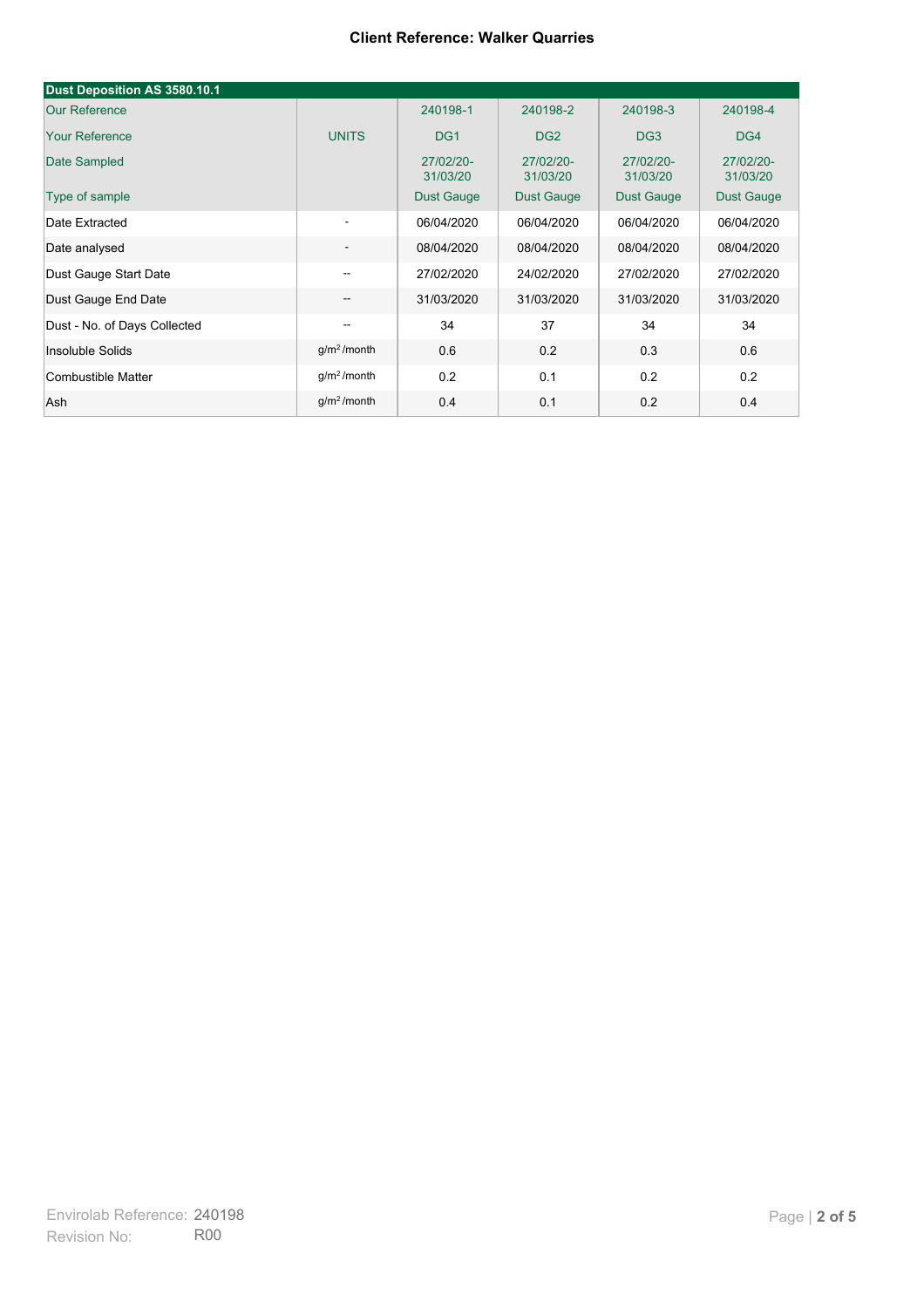| <b>Method ID</b> | <b>Methodology Summary</b>                               |
|------------------|----------------------------------------------------------|
| AS 3580.10.1     | Analysis of dust gauges by AS 3580.10.1 (analysis only). |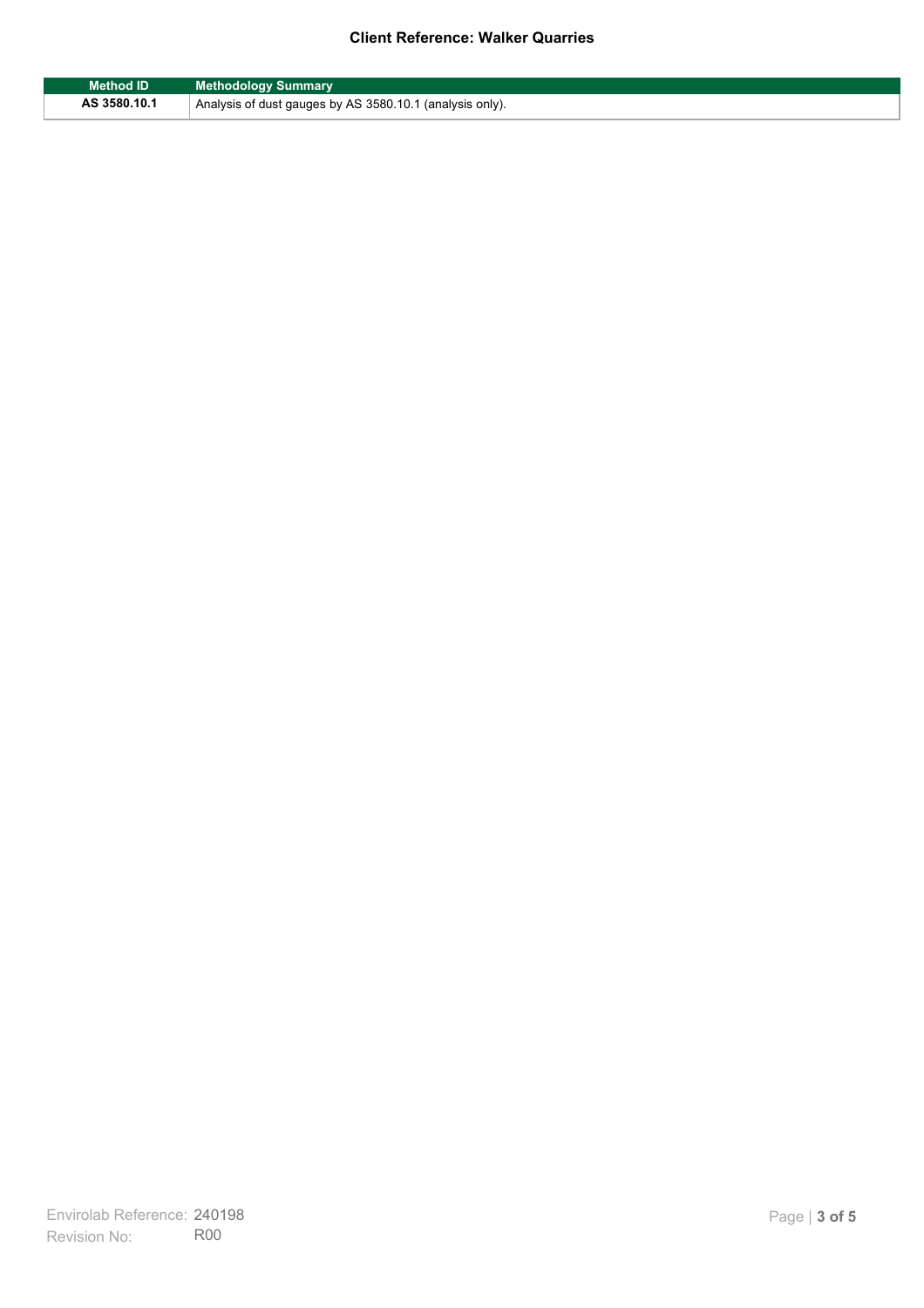| <b>Result Definitions</b> |                                           |
|---------------------------|-------------------------------------------|
| <b>NT</b>                 | Not tested                                |
| <b>NA</b>                 | Test not required                         |
| <b>INS</b>                | Insufficient sample for this test         |
| <b>PQL</b>                | <b>Practical Quantitation Limit</b>       |
| $\prec$                   | Less than                                 |
| $\geq$                    | Greater than                              |
| <b>RPD</b>                | <b>Relative Percent Difference</b>        |
| <b>LCS</b>                | Laboratory Control Sample                 |
| <b>NS</b>                 | Not specified                             |
| <b>NEPM</b>               | National Environmental Protection Measure |
| <b>NR</b>                 | Not Reported                              |